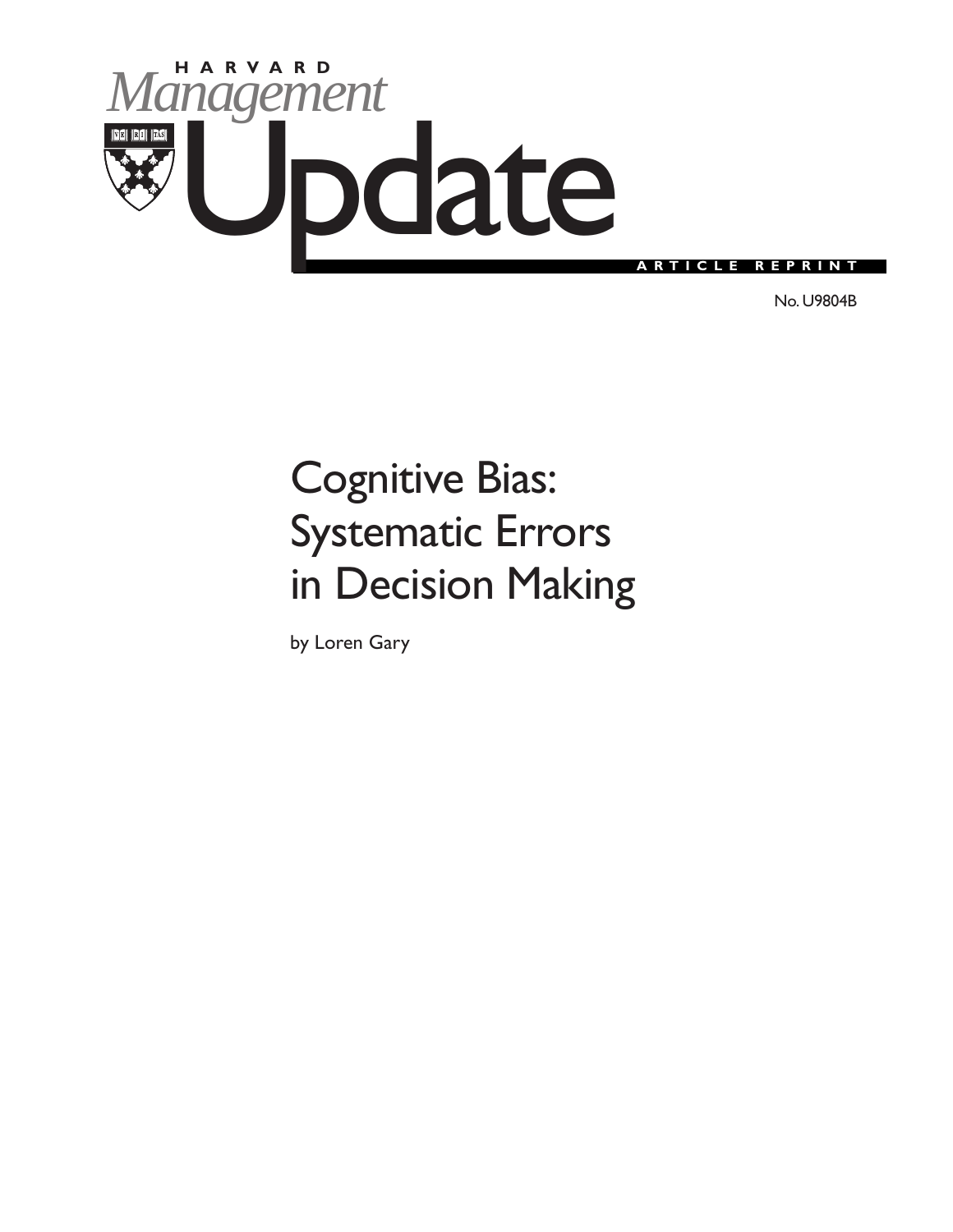# *Management* Update **HAR V ARD**



*Harvard Management Update* **Subscriptions** *Harvard Management Update* **Custom Reprints Permissions For a print or electronic catalog of our publications, please contact us:** *Harvard Management Update* Subscription Service PO Box 305 Shrub Oak, NY 10588-0305 Telephone: (800) 988-0886 Fax: (914) 962-1338 American Express, MasterCard, VISA accepted. Billing available. Please inquire about our custom service and quantity discounts. We will print your company's logo on the cover of reprints or collections in black and white or two-color. The process is easy, cost effective, and quick. Telephone: (617) 495-6198 or Fax: (617) 496-8866 For permission to copy or republish please write or call: Permissions Department Harvard Business School Publishing Box 230-4 60 Harvard Way Boston, MA 02163 Telephone: (617) 495-6124 Harvard Business School Publishing Customer Service, Box 230-5 60 Harvard Way Boston, MA 02163 Telephone: U.S. and Canada (800) 545-7685 Outside U.S. and Canada: (617) 495-6117 or 495-6192 Fax: (617) 495-6985

Internet Address: www.hbsp.harvard.edu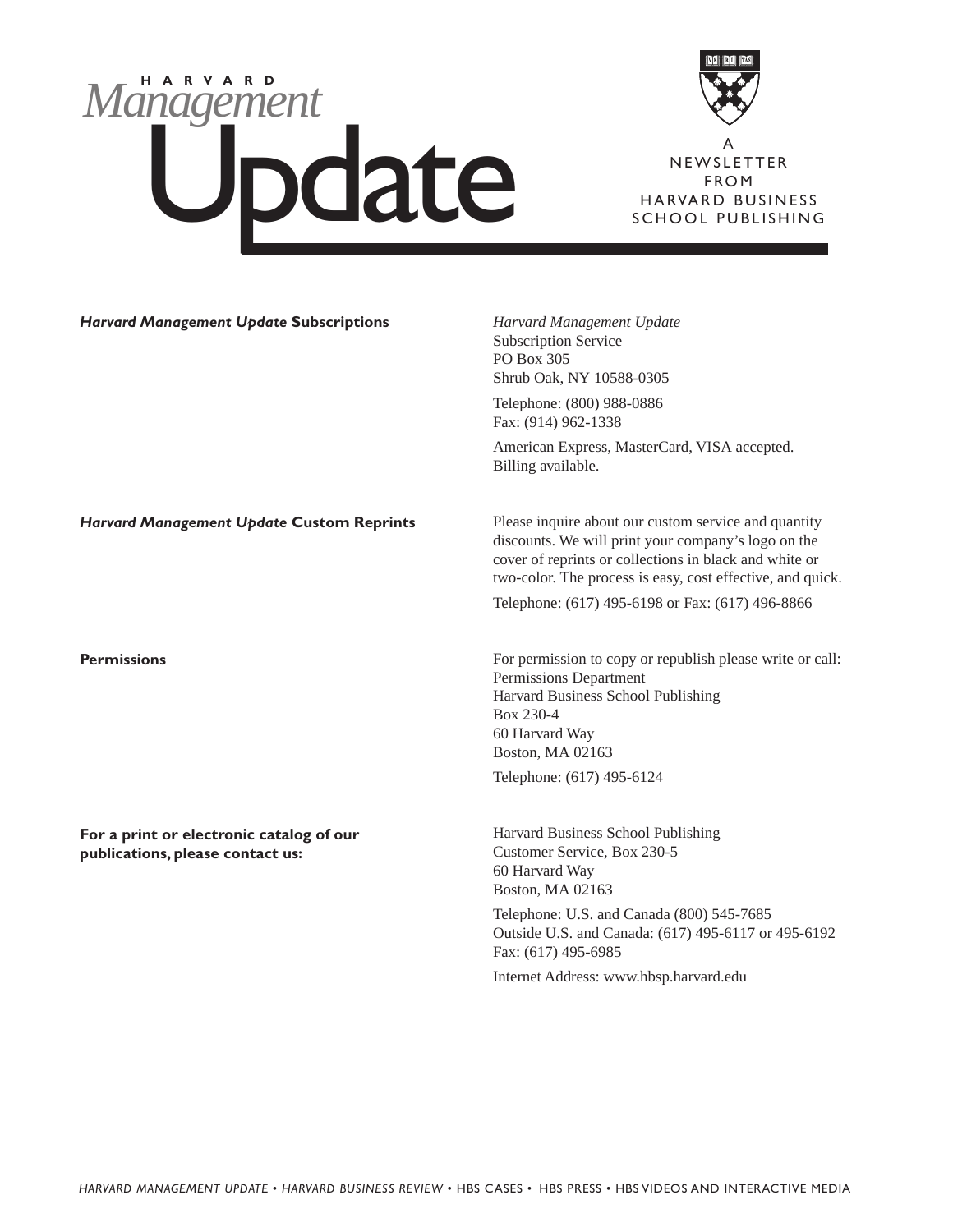## Cognitive Bias: Systematic Errors in Decision Making

by Loren Gary

DECEMBER 1997 article in *Harvard Management Update* described a purely rational approach to decision mak-DECEMBER 1997 article in<br>
Harvard Management Update<br>
described a purely rational<br>
approach to decision mak-<br>
ing. In real-world situations, however, managers' decision-making processes regularly fall short of this ideal. Nobel laureate Herbert Simon demonstrated 40 years ago that purely rational judgment is "bounded" by insufficient information about the definition of the problem and the relevant criteria, time and cost constraints on the quality and amount of data available, as well as by mental and perceptual constraints that inhibit decision makers' ability to determine the optimal choice. As a result, writes Max Bazerman, J. Jay Gerber Distinguished Professor of Dispute Resolution and Organization at Northwestern's Kellogg Graduate School of Management, decision makers "forego the best solution in favor of one that is acceptable or reasonable." To use the term Simon coined to describe these shortcuts, they *satisfice.* 

Fifteen years after Simon published his work on bounded rationality, Amos Tversky and Daniel Kahneman produced an analysis of specific systematic biases, or simplifying strategies, that affect judgment. These strategies, known as *heuristics,* are "the standard rules that implicitly direct our judgment," explains Bazerman in *Judgment in Managerial Decision Making.* "They serve as a mechanism for coping with the complex environment surrounding our decisions."

Empirical research has identified "13 specific biases that affect the judgment of virtually all managers," Bazerman continues. Summarized in the accompanying table, these biases derive largely from three more general heuristics: the availability heuristic,

the representativeness heuristic, and anchoring and adjustment.

On average, the use of judgment heuristics produces far more adequate than inadequate decisions. Most of the time, however, we are oblivious to these heuristics and their impact on our decision making—and that lack of awareness can lead to trouble.

#### **The availability heuristic**

"An event that evokes emotions and is vivid, easily imagined, and specific will be more 'available' from memory than will an event that is unemotional in nature, bland, difficult to imagine, or vague," declares Bazerman. "For example, the subordinate in close proximity to the manager's office will receive a more critical performance evaluation at year-end, since the manager is more aware of this subordinate's errors." Although this heuristic often produces accurate judgments, its fallibility lies in the fact that the availability of information about an event is also affected by other factors unrelated to the event being evaluated.

Three biases result from the availability heuristic: *ease of recall, retrievability,* and *presumed associations.* Take the ease-of-recall bias; purchasing behavior has been shown to be influenced by the vividness and frequency of the advertising message. Operating from memory, consumers often buy an inferior product because it's the one they remember.

#### **The representativeness heuristic**

This category of cognitive bias, observes Bazerman, results from managers assessing "the likelihood of an event's occurrence by the similarity of that occurrence to their

stereotypes of similar occurrences." Thus, a manager may predict the success of a brand extension because of its resemblance to past successful extensions. This heuristic can lead to a "good first-cut approximation," Bazerman acknowledges, but relying on it when the information is insufficient will lead to miscalculations.

Biases emanating from the representativeness heuristic include *insensitivity to base rates, insensitivity to sample size, misconceptions of chance, regression to the mean,* and *the conjunction fallacy.* With the regression-to-themean bias, for example, we devise predictions "based on the assumption of perfect correlation with past data," Bazerman explains. That is, we may predict a certain sales volume for 1998 because we believe the sales experience for 1997 will be completely predictive—when, in fact, it is likely to be only partially predictive.

Or consider the conjunction fallacy. While simple statistics, writes Bazerman, can show that "a conjunction (a combination of two or more descriptors) cannot be more probable than any one of its descriptors, the conjunction fallacy predicts and demonstrates that a conjunction will be judged more probable than a single component descriptor when the conjunction appears more representative than the component descriptor." Thus, in a study conducted in July of 1982, experts evaluated "the probability of a complete suspension of diplomatic relations between the United States and the Soviet Union some time in 1983 to be *less likely* than the probability of a Russian invasion of Poland and a complete suspension of diplomatic relations" between the U.S. and the USSR.

#### **Anchoring and adjustment**

"Managers make assessments by starting from an initial value and adjusting to yield a final decision," Bazerman writes. "The initial value, or starting point, may be suggested from historical precedent, from the way in which a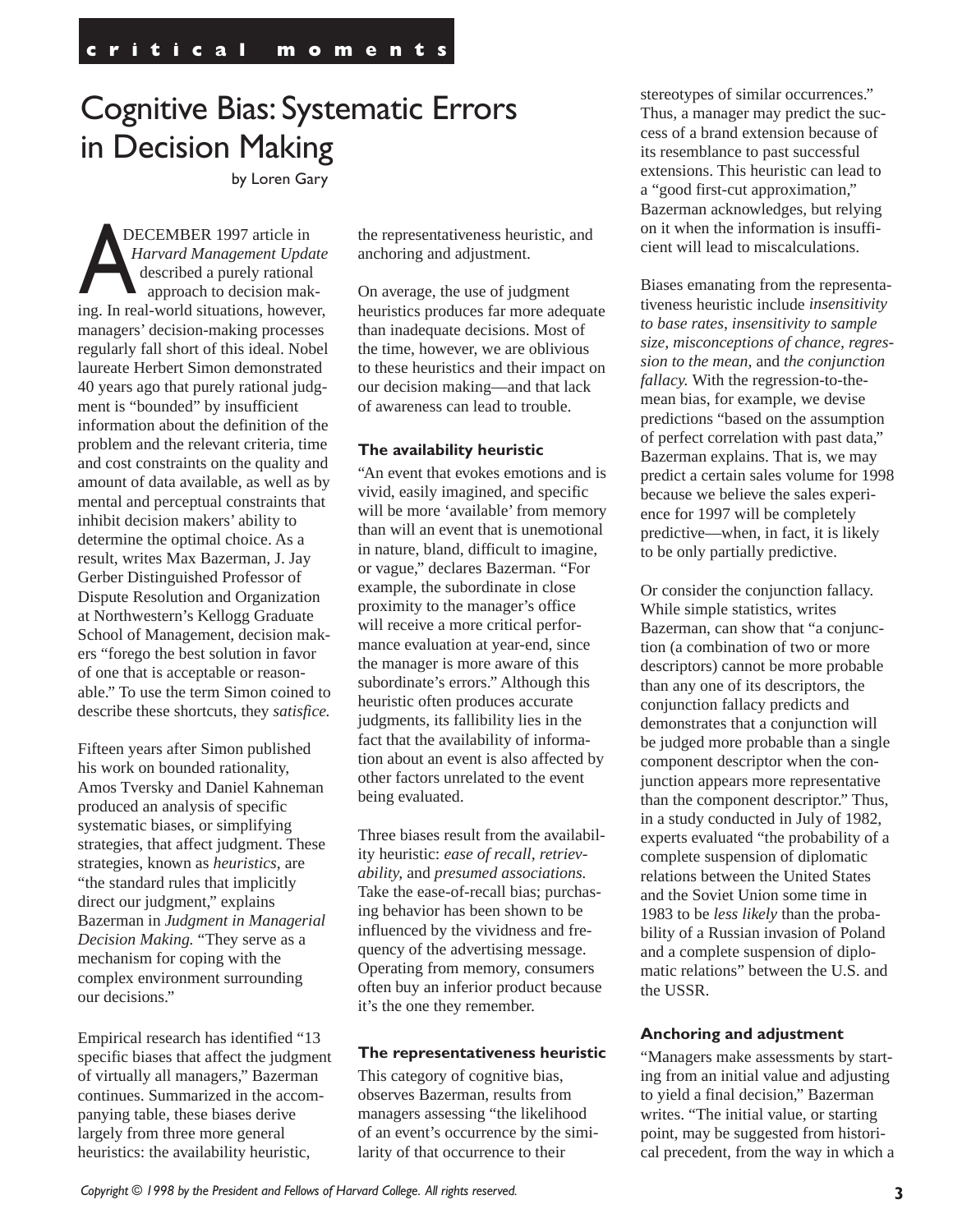### Cognitive Bias...

problem is presented, or from random information....In ambiguous situations, a trivial factor can have a profound effect on our decision if it serves as the starting point from which we make adjustments."

One of the biases that results from anchoring and adjustment is *insufficient anchor adjustment.* For example, a compensation system that awards an average increase of 5% to all employees can lead to inequities if some employees have been underpaid to begin with. Other biases that flow from anchoring and adjustment include the *conjunctive and disjunctive events bias*—we tend to overestimate the probability of events that must occur in conjunction with one another and underestimate the probability of disjunctive events, events that occur independently—and *overconfidence,* the tendency of decision makers to be, in Bazerman's words, "most overconfident of the correctness of their answers when asked to respond to questions of moderate to extreme difficulty."

The last two biases are *the confirmation trap* and *hindsight and the curse of knowledge.* Seeking confirmatory evidence while excluding the search for disconfirming information is an example of how the confirmation trap inserts itself into the decision-making process. Hindsight, writes Bazerman, refers to the research finding that "knowledge of an outcome increases an individual's belief about the degree to which he or she would have predicted that outcome without the benefit of that knowledge." The curse of knowledge is a phenomenon related to hindsight. In this instance, "knowledge that is psychologically available is hard to forget when a person is imagining how much others know" which explains why technical writers regularly overestimate the average person's ability to understand software-instruction manuals.

The key to improved judgment, writes Bazerman, "lies in learning to distinguish between appropriate and inappropriate uses of heuristics." But it isn't getting any easier to accomplish that, says Quinn Spitzer, chairman and CEO of the management consulting firm Kepner-Tregoe in Princeton, New Jersey. The coauthor of *Heads You Win,* Spitzer maintains that "there is anecdotal as well as empirical evidence that the quality of managerial decision making is declining." Citing a 1996 Reuters study that showed managers are being called upon to sift through increasing amounts of information and at the same time having to make decisions more rapidly, he lists three reasons for the decline.

"When the time frame for decision making becomes short, there's a lack of attention to process—which allows all the judgment biases to come into play. We're also finding a decline in data integrity. Your decision is only as good as the quality of information you're dealing with; the larger the data set, the harder it becomes to distinguish fact from perception. Moreover, the data sets themselves are changing. Implementation of decisions tends to

## Summary of the 13 Cognitive Biases

#### **Biases emanating from the availability heuristic**

#### **Ease of recall**

Individuals judge events that are more easily recalled from memory, based on vividness or recency, to be more numerous than events of equal frequency whose instances are less easily recalled.

#### **Retrievability**

Individuals are biased in their assessments of the frequency of events based on how their memory structures affect the search process.

#### **Presumed associations**

Individuals tend to overestimate the probabilities of two events co-occurring based on the number of similar associations that are easily recalled, whether from experience or social influence.

#### **Biases emanating from the representativeness heuristic**

#### **Insensitivity to base rates**

Individuals tend to ignore base rates in assessing the likelihood of events when any other descriptive information is provided—even if it is irrelevant.

#### **Insensitivity to sample size**

Individuals frequently fail to appreciate the role of sample size in assessing the reliability of sample information.

#### **Misconceptions of chance**

Individuals expect that a sequence of data generated by a random process will look "random," even when the sequence is too short for those expectations to be statistically valid.

#### **Regression to the mean**

Individuals tend to ignore the fact that extreme events tend to regress to the mean on subsequent trials.

#### **The conjunction fallacy**

Individuals falsely judge that conjunctions are more probable than a more global set of occurrences of which the conjunction is a subset.

#### **Insufficient anchor adjustment**

Individuals make estimates for values based upon an initial value (derived from past events, random assignment, or whatever information is available) and typically make insufficient adjustments from that anchor when establishing a final value.

#### **Conjunctive and disjunctive events bias**

Individuals exhibit a bias toward overestimating the probability of conjunctive events and underestimating the probability of disjunctive events.

#### **Overconfidence**

Individuals tend to be overconfident of the infallibility of their judgments when answering moderately to extremely difficult questions.

#### **Two more general biases**

#### **The confirmation trap**

Individuals tend to seek confirmatory information for what they think is true and neglect the search for disconfirmatory evidence.

#### **Hindsight and the curse of knowledge**

After finding out whether or not an event occurred, individuals tend to overestimate the degree to which they would have predicted the correct outcome. Furthermore, individuals fail to ignore information they possess that others do not when predicting others' behavior.

Excerpt from *Judgment in Managerial Decision Making* by Max Bazerman. Copyright © 1998 by John Wiley & Sons, Inc. Reprinted by permission of John Wiley & Sons, Inc.